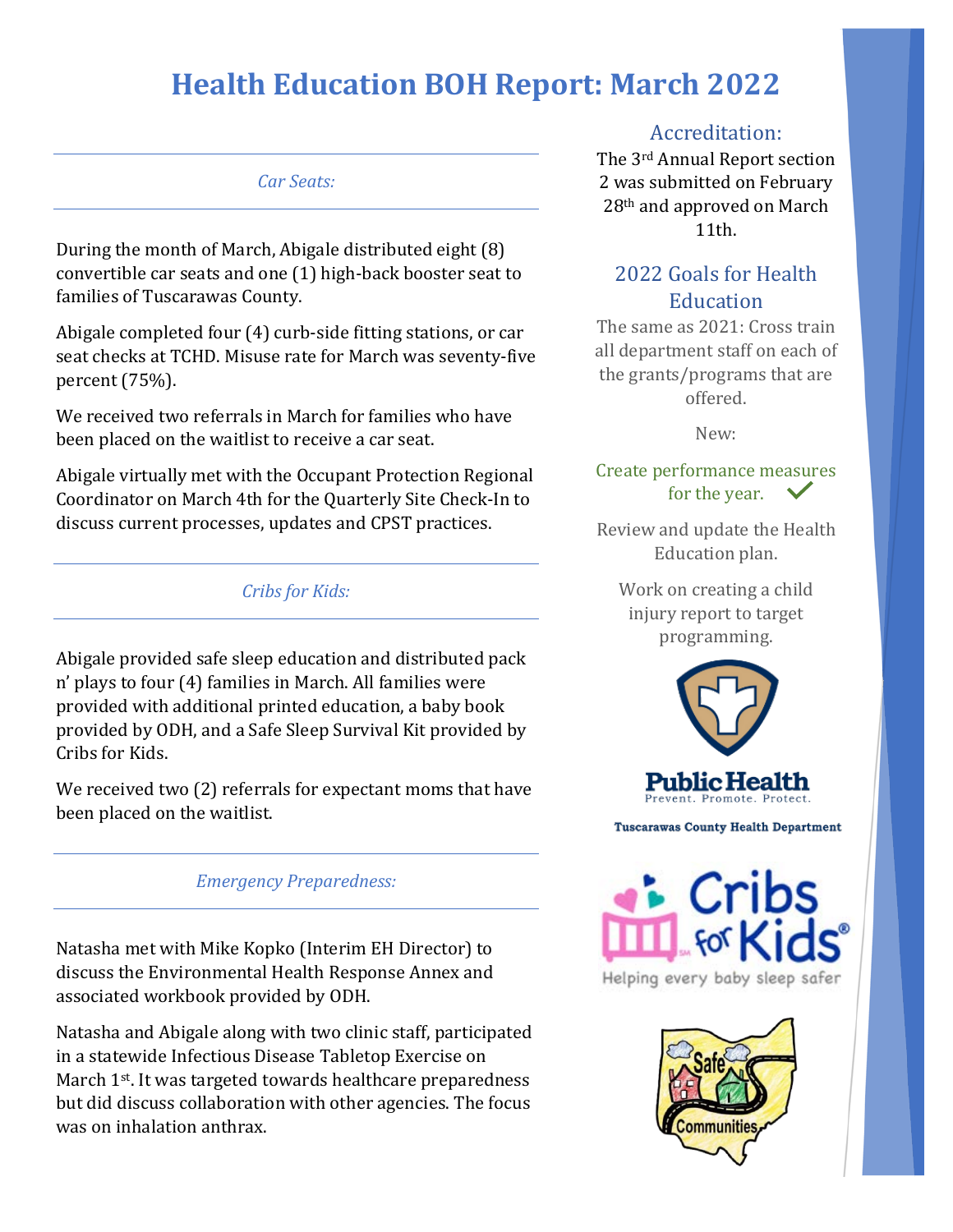The AAR/IP for the COVID-19 response (March 2020 through January 2022) was submitted to ODH on March 28th .

### *Epidemiology*

On March 9th, Natasha and clinic staff reviewed the TCHD epidemiology plan.

Natasha, Abigale, Chelsea, and Valerie Wallace attended the quarterly PHEP Epi meeting (virtually).

#### *Events*

• 3/8: Abigale, Natasha and Jenn attended the Youth Mental Health Night, Dover High School and provided flyers to health department programs, programs for families and children, as well as Naloxone training and kits.

• 3/23: Abigale and Jenn attended the Tusc. Board of Developmental Disabilities Drive Thru Parade and disseminated over 130 goody bags to families and friends of the Tusc BDD.

*General Health Education*

Natasha and Katie resumed their director meetings in March.

Health Educator, Joshua Sample, started with TCHD on March 28, 2022.

#### *Performance Measures:*

For 2022, the performance measures that health education will be focusing on are:

- A tobacco-free community.
- An engaged community.
- A prepared and safe community.

*Project Dawn:*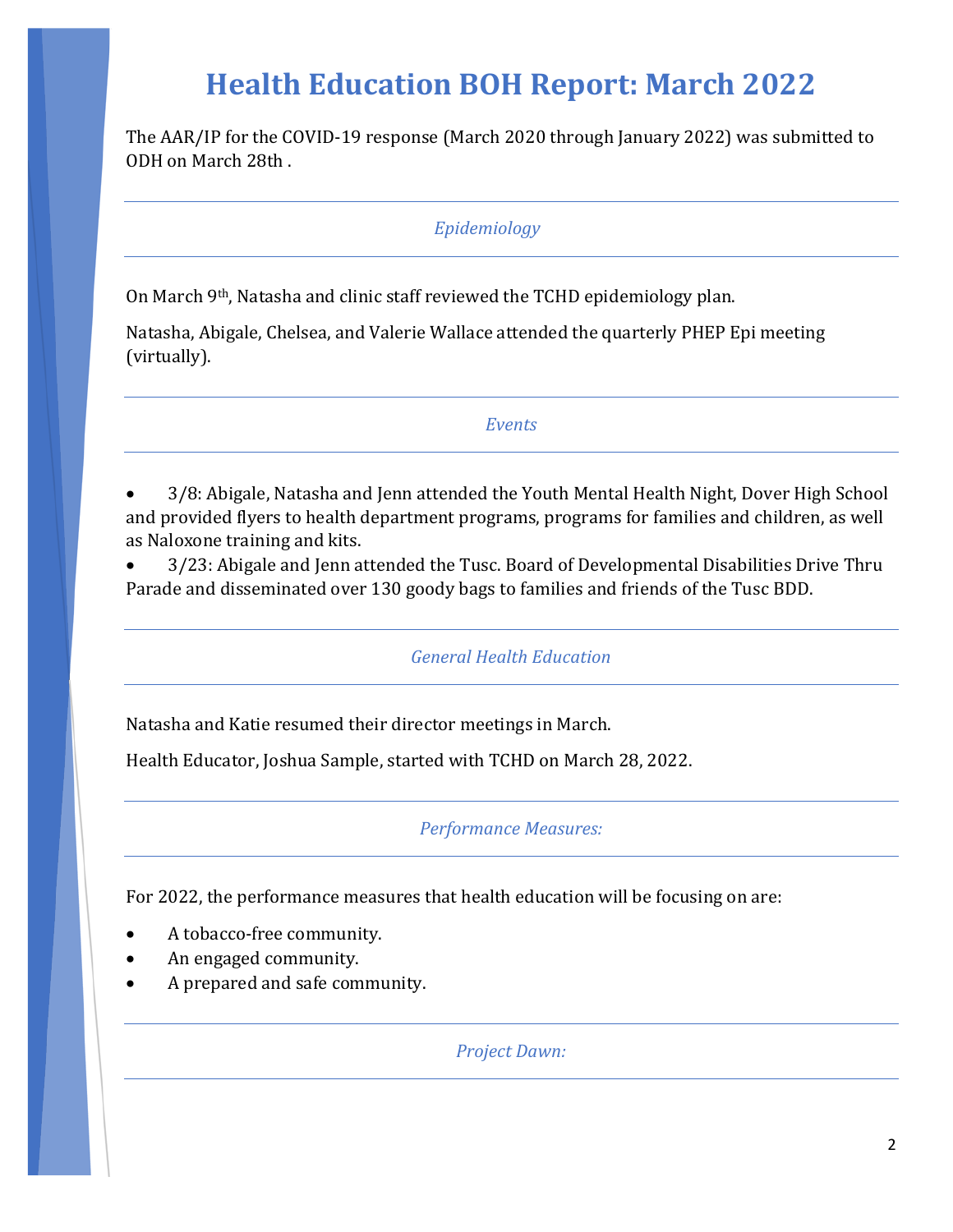During March 2022, TCHD distributed 84 Naloxone kits, trained 73 people, and 4 known reversals. That is an increase of 232% of kits distributed February to March 2022.

Abigale virtually attended the Project Dawn Quarterly Call on March 9th, from 1-3pm.

### *Safe Beginnings:*

In March, Safe Beginnings served a total of eleven (11) families. Safety equipment that was distributed includes cribs, mattresses, baby monitors, highchairs, strollers, safety gates, thermometers, baby proofing kits, and more. The total amount of concrete safety equipment distributed to growing families in March was \$1,800.50.

*Safe Communities:* 

During the month of March Safe Communities promoted the message of Drive Sober or get pulled over around the St. Patrick's Day holiday. Below is one of the Facebook posts.



*Tobacco:*